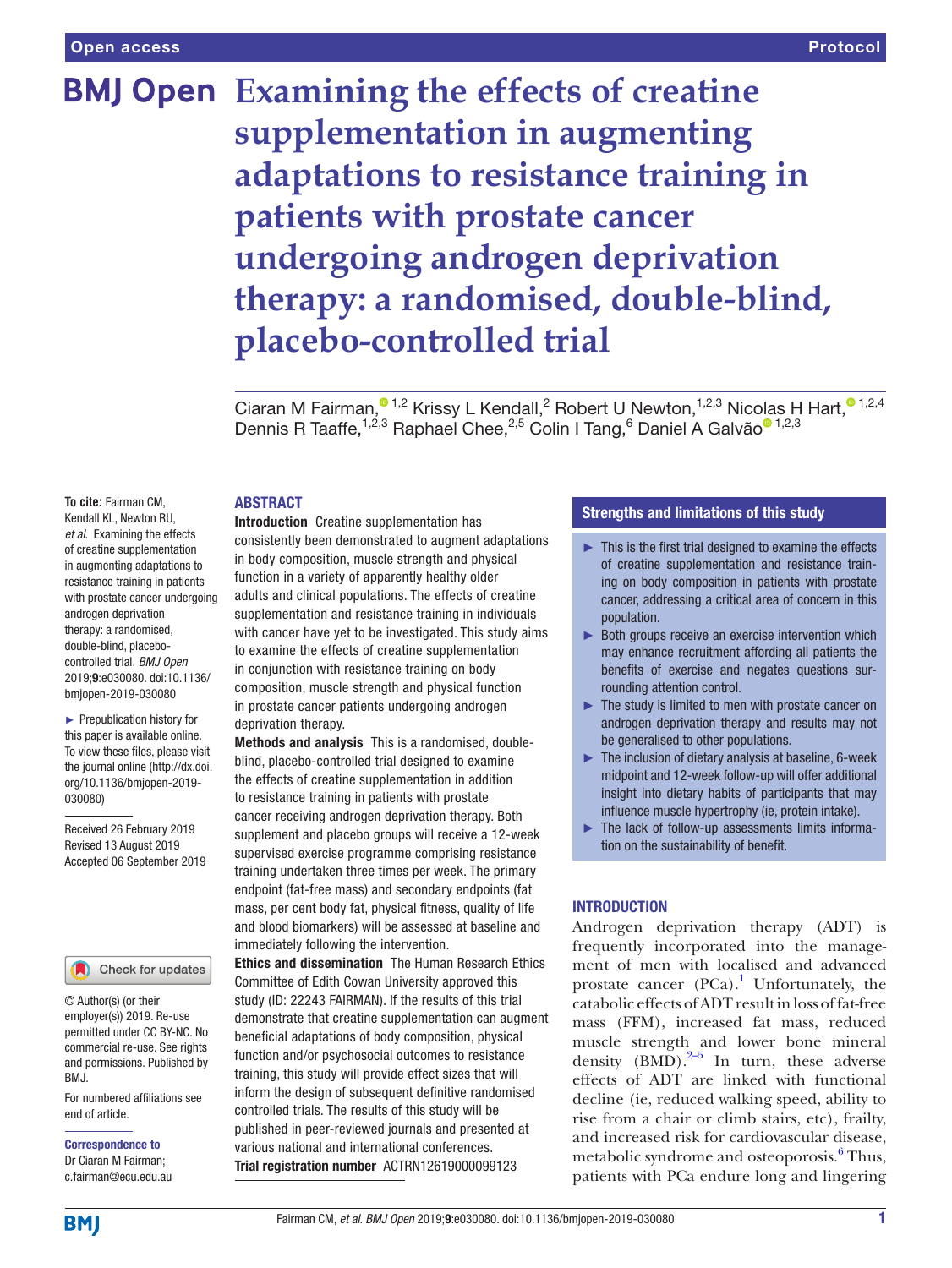impacts on physical function, health status and quality of life (QOL) that accompany ADT as a 'trade-off' for more effective cancer control and extended longevity.

Resistance training has gained increasing attention in the recent years, with the results from numerous studies supporting resistance training as a promising strategy to counteract declining body composition, BMD and physical function mediated by  $ADT$ .<sup>[7–11](#page-7-3)</sup> Nevertheless, there remains a pronounced exacerbation of normal ageing (decline in lean body mass, muscular strength and endurance) as a result of ADT, resulting in an accelerated trajectory towards a 'disability' condition (ie, the difficulty or reduced ability to perform activities essential to independent living).<sup>12</sup> Consequently, there is an urgent need for strategies to augment resistance training adaptations and further target the worsening of body composition, muscle strength and physical function in this population. $613-15$ 

More recently, there has been greater emphasis on the need for multimodal strategies combining exercise and dietary/supplementation interventions to more aggressively target.

FFM in patients with cancer.<sup>[16](#page-7-5)</sup> Creatine (Cr) is one of the most widely studied supplements (SUPPs), with research consistently demonstrating greater improvements in FFM, strength and physical function when combined with resistance training, compared with that achieved with resistance training alone.<sup>17–22</sup> Further, emerging research has demonstrated the efficacy of Cr supplementation for improving FFM, BMD, muscle strength and physical function in older adults or clinical populations with similar muscle wasting characteristics to cancer, such as muscular dystrophy and HIV.<sup>23-30</sup>

Cr supplementation increases intramuscular stores of phosphocreatine (PCr), a high-energy phosphate that plays a critical role in energy provision during exercise.<sup>31</sup> It is hypothesised that Cr uptake by skeletal muscle is modulated by muscle activity. $32$  Importantly, the ability to sustain exercise effort is dependent on PCr availability, which diminishes with intense exercise. Increases in PCr stores may contribute to an accelerated resynthesis of adenosine triphosphate (ATP) during exercise.<sup>19</sup> <sup>20</sup> Consequently, the ergogenic effects of Cr supplementation are likely a result from an increase in overall training volume and/or quality, $1920$  due to increases in intramuscular PCr stores<sup>32</sup> 33 enhancing exercise capacity. Taken collectively, there is the potential that Cr supplementation may enhance the quality and/or quantity of resistance training in patients with PCa, leading to augmented adaptations in FFM, muscle strength and/or function.<sup>[16](#page-7-5)</sup> Given the overwhelming evidence of Cr supplementation in other populations, there is large therapeutic potential for its use in patients with  $PCa.<sup>16</sup>$ 

The primary aim of this study is to examine the effects of Cr supplementation in conjunction with resistance training on body composition, muscle strength and physical function in patients with PCa undergoing ADT. It is hypothesised that resistance training plus Cr will lead to greater improvements in FFM, muscle strength, QOL and

physical function than that of resistance training alone. The results of this study will provide insights into the effects of Cr supplementation as a potential low-cost therapeutic agent to target FFM in men with PCa receiving ADT.

#### **METHODS** Study design

# This is a randomised, double-blind, placebo (PLA)-controlled trial designed to examine the effects of Cr supplementation in addition to resistance training in patients with PCa receiving ADT. Both SUPP and PLA groups will receive a 12-week supervised exercise programme comprising of resistance training undertaken three times per week. In addition, participants in the SUPP group will receive a daily dose of Cr:  $20 g$ / day during a loading phase of 5 days (the last 5 days of the familiarisation period, described in detail later) and then 5 g/day thereafter for the duration of the 12-week exercise intervention. Participants in the PLA group will follow the same dosing protocol with dextrose. There will be a 2-week testing/familiarisation period (detailed further in this manuscript) prior to the beginning of the intervention, with post-testing occurring in the 2 weeks following the intervention. Consequently, the total length of the study is approximately 16 weeks. An overview of the study design and participant flow is depicted in [figure](#page-2-0) 1.

# **Participants**

Fifty-six men (n=56) with localised or locally advanced PCa, who are currently on ADT (and expected to remain on ADT for at least 4 months postrecruitment), will be eligible to enrol in this study. Participants will be excluded if they have any visceral or bone metastases (ie, advanced or castrate-resistant PCa); are being treated for any secondary or other cancers or are currently participating in regular structured resistance training (>2 days/week for 6 months) or are receiving medications known to alter body composition (ie, corticosteroids, metformin, etc). Individuals who are participating in regular structured aerobic training (>2 days a week) will not be excluded. Baseline activity will be recorded and participants enrolled in the study will be asked not to modify outside activity. Additionally, participants will be excluded if they have taken Cr in the previous 6 months.

# **Recruitment**

Participants will be recruited through a variety of avenues in Perth, Western Australia. Primarily, participants will be approached by their attending specialist, who will discuss details of the trial and provide individuals with a study information sheet and referral to the study coordinator, who will verify eligibility by a telephone conversation. Additionally, flyers will be posted throughout local medical clinics in the Perth area. All participants must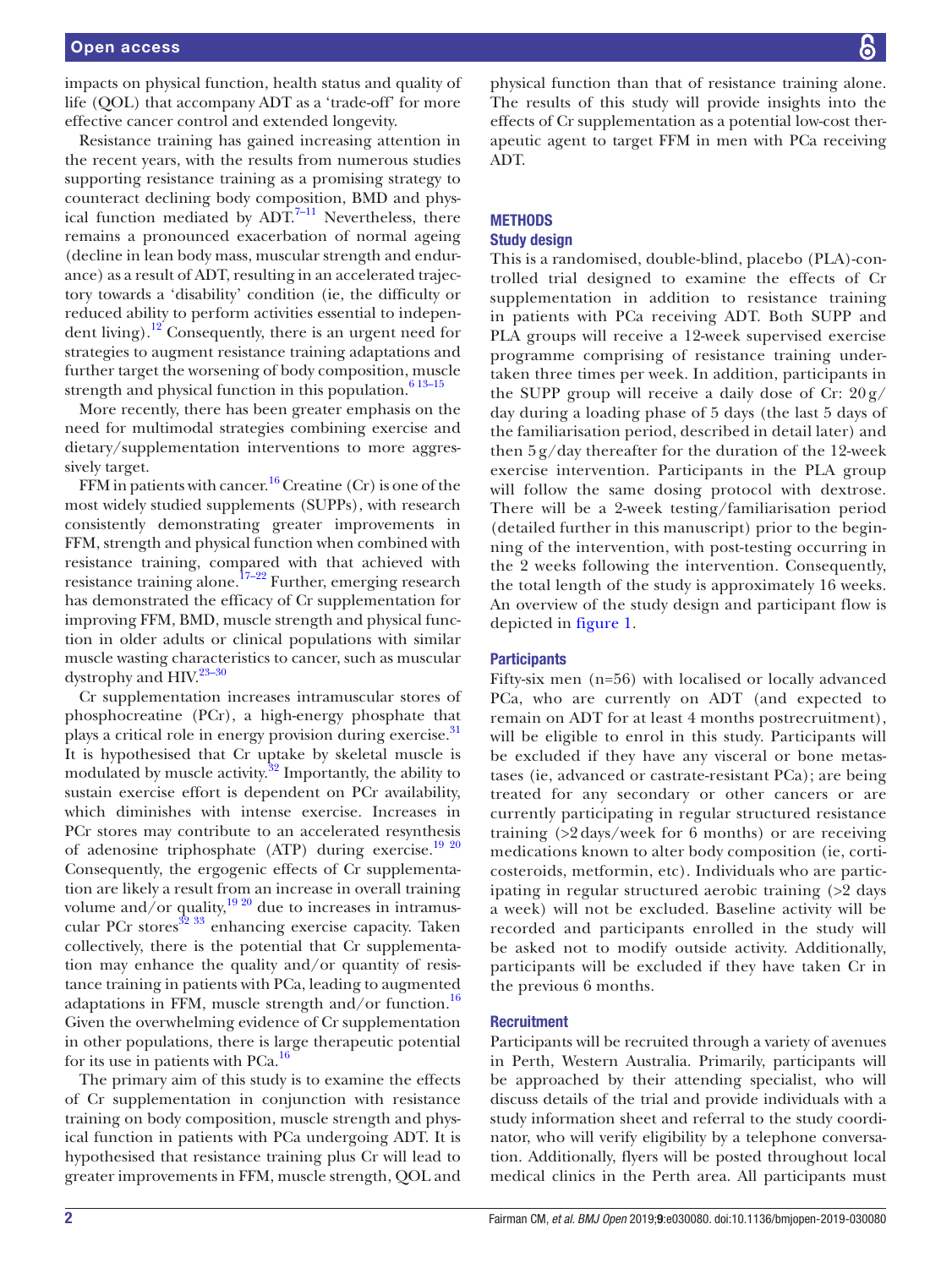

<span id="page-2-0"></span>Figure 1 Overview of study design.

receive physician clearance and provide informed consent prior to participation in the trial. Proposed participant flow throughout the study is presented in [figure](#page-3-0) 2.

# **Measurements**

Baseline and follow-up assessments will be undertaken within 2 weeks of the participant beginning or completing the intervention, respectively. An overview of assessments and timeline of study activities is outlined in [table](#page-4-0) 1.

#### Randomisation

Following baseline assessments (ie, on day 4 of familiarisation phase, following completion of strength and physical function testing), consenting participants will be randomised in a ratio of 1:1 to either SUPP or PLA using computer-generated random assignment by a member of the study team with no contact with participants. Participants will be stratified according to time on ADT ( $\leq$ 6 and  $>$ 6 months), age ( $\leq$ 65 and  $\geq$ 65 years) and randomly assigned to one of the two groups. All participants and members of the study team will be blinded to group allocation.

# Primary endpoint *Fat free mass*

Whole body FFM and appendicular (lower and upper limb) skeletal muscle mass will be assessed using dual-energy X-ray absorptiometry (Horizon A, Hologic, Massachusetts, USA) in accordance with Hart *et al*. [34](#page-8-2) Participants will be asked to avoid strenuous exercise for 24hours prior to testing. Further, they will be instructed to avoid the consumption of food and water 4hours and 1hour prior to testing, respectively.

# Secondary endpoints *Muscle strength*

Dynamic muscle strength will be assessed using one-repetition maximum (1RM) tests for chest press, seated row and leg press exercises.<sup>7</sup> <sup>15</sup> 1RM tests are the standard by which muscular strength is evaluated and have been used in prior investigations in individuals with cancer.<sup>715</sup> Participants will be asked to perform a general warmup, followed by two exercise-specific warm-up sets (4–6 repetitions), separated by 90–180s. Participants will then be asked to complete a maximal attempt (the maximal amount of weight an individual can lift with proper technique through a full range of motion). Several maximal lifts will be attempted (separated by 3–5min) until the participant reaches a weight that cannot be lifted using proper technique. Efforts will be made to ensure a 1RM is reached in as few attempts as possible.

# *QOL and fatigue*

Health-related QOL for general health, pain, vitality, social functioning, emotional role and mental health will be assessed using the Medical Outcomes Short Form 36 V.2.<sup>35</sup> Cancer-specific QOL indices will be measured using the European Organisation for Research and Treatment of Cancer (EORTC) Quality of Life Questionnaire-C30 and EORTC PR-25,  $36\overline{3}7$  assessing physical, emotional, cognitive and sexual functioning, along with PCa-specific symptoms. Cancer-related fatigue will be assessed using the Functional Assessment of Chronic Illness Therapy-Fa-tigue questionnaire.<sup>[38](#page-8-5)</sup>

#### *Physical fitness*

A battery of standard tests will be used to assess physical function, including the 400m walk test; the timed up-and-go test, and repeated chair rise test to assess physical function.[7 15](#page-7-3) The 400m walk test will be completed in a corridor/hallway with two cones spaced 20 m apart. Individuals will be asked to walk around the cones as quickly as possible, completing a total of 10 laps, with the total time to completion recorded. The timed up-and-go test will be completed with a chair and a cone placed 3 m away. Individuals will be instructed to begin the test seated in the chair, then instructed to get up, walk around the cone and sit back down, with the total time for 1 lap recorded. For the timed-up-and-go test and repeated chair rise, the chair will be placed against a wall to ensure the safety of participants. The repeated chair rise will be completed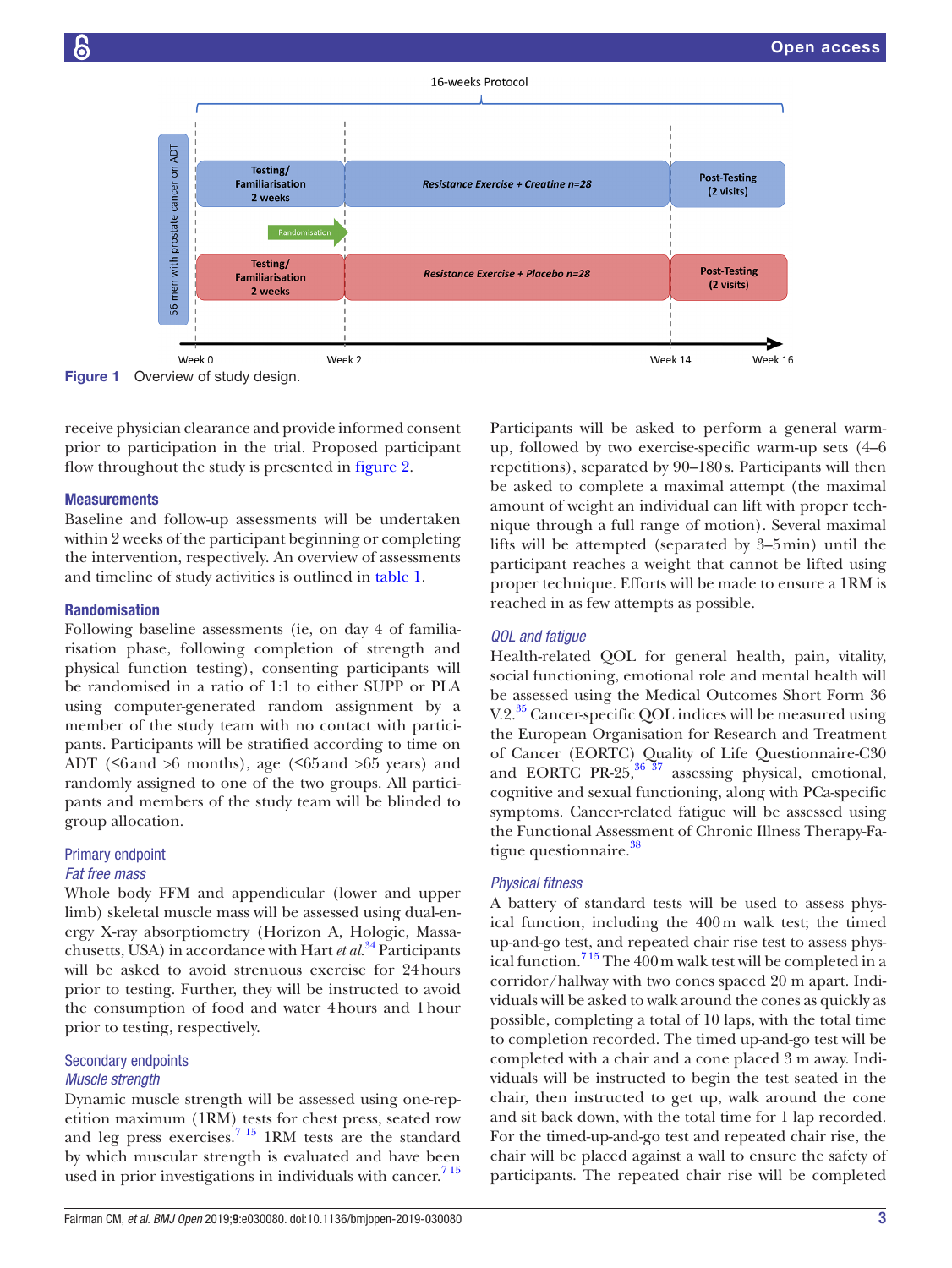

<span id="page-3-0"></span>Figure 2 CONSORT diagram. CONSORT, Consolidated Standards of Reporting Trials.

by having the patient sit in a chair, and asked to rise to a full standing position, sit back down and repeat five times as quickly as possible, with the total time recorded as the performance measure.

# Other measures

# *Medical history*

Information pertaining to cancer-specific (treatment history, time on treatment, stage of cancer and time since diagnosis, etc) and general medical history (comorbidities, lifestyle, concomitant medications and other chronic

diseases, etc) will be obtained via questionnaires prior to baseline testing, and will be actively monitored through out the trial to capture any changes.

# *Diet recall*

Additionally, participants will be asked to complete a 3-day food record of the days preceding baseline testing. They will be asked to replicate this diet for post-testing. Further, a 3-day diet recall will be completed at midpoint to gain further information about dietary changes that may occur throughout the study.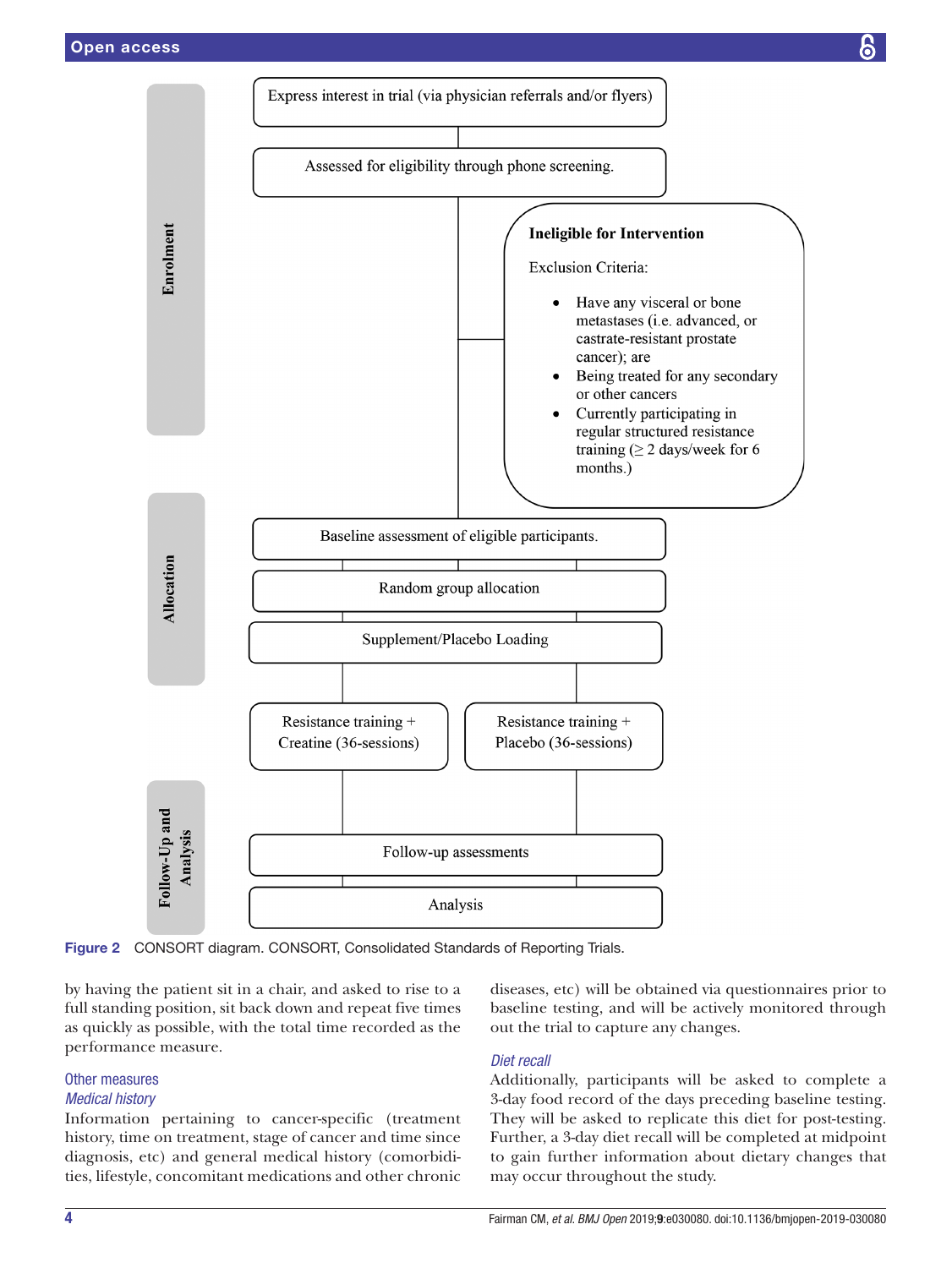<span id="page-4-0"></span>

| Overview of testing and timeline of study activities<br>Table 1              |                           |        |              |         |  |  |
|------------------------------------------------------------------------------|---------------------------|--------|--------------|---------|--|--|
| Time point                                                                   | Week 1                    | Week 2 | Week 15      | Week 16 |  |  |
| Informed consent                                                             | X                         |        |              |         |  |  |
| Medical history and demographics                                             | X                         |        |              |         |  |  |
| 3-day food recall                                                            | $\boldsymbol{\mathsf{X}}$ |        | $\mathsf{x}$ |         |  |  |
| Body composition (DXA)                                                       | X                         |        | X            |         |  |  |
| 1RM, (leg press, chest press, seated row)                                    |                           | X      |              | X       |  |  |
| Physical function (400 m walk; timed up-and-go test; repeated<br>chair rise) |                           | X      |              | X       |  |  |
| Quality of life (SF-36, EORTC-QLQ-C30; EORTC-PR25; FACIT-F)                  | $\mathsf{x}$              |        | $\mathsf{x}$ |         |  |  |
| Gastrointestinal questionnaire                                               | X                         | X      | X            |         |  |  |
| <b>Blood draw</b>                                                            | $\mathsf{x}$              |        | X            |         |  |  |

DXA, dual-energy X-ray absorptiometry; EORTC-PR25, European Organisation for Research and Treatment of Cancer Prostate Cancer Module; EORTC-QLQ-C30, European Organisation for Research and Treatment of Cancer Quality of Life Questionnaire; FACIT-F, Functional Assessment of Chronic Illness Therapy-Fatigue; 1RM, one repetition maximum; SF-36, Short Form 36.

#### *Anthropometrics*

Height will be recorded to the nearest 1cm using a wallmounted stadiometer (Model 222, Seca, Hamburg, DE), with body mass recorded to the nearest 0.1kg using an electronic scale (AE Adams CPW Plus-200, Adam Equipment, Connecticut, USA).

#### *Adverse effects*

In order to examine any potential side effects of supplementation in this population, fasted blood samples will be collected and analysed commercially by an accredited National Association of Testing Authorities laboratory (Australian Clinical Labs, Perth, Australia) for creatinine at baseline and follow-up. Additionally, participants will be asked to complete questionnaires related to gastrointestinal distress (nausea, bloating and upset stomach, etc) and muscle cramping.[19](#page-7-8) Accredited exercise physiologists (AEPs, Exercise and Sport Science Australia) will supervise the exercise sessions, ensuring correct technique and appropriate progression, minimising the risk of adverse events. Consequently, a data monitoring and safety committee has not been appointed. However, participants will be consistently monitored for any adverse effects, and other disease-related or exercise-related adverse events using adverse event logs across each patient's on-trial period, throughout the testing and training sessions. Adverse events will be documented in accordance with Exercise Medicine Research Institute (EMRI) standards and reported to the HREC. Additionally, the participant will be referred to their general practitioner or specialist, as appropriate for a medical assessment of any adverse event. Participants are free to withdraw from the study at any time.

#### *Familiarisation and baseline testing*

All participants enrolled in the study will undergo a 2-week familiarisation/testing period, where they will complete baseline testing, begin the supplementation protocol and receive instruction on safe and appropriate exercise

technique. Specifically, participants will undergo baseline body composition testing on day 1. Following 2days of learning correct exercise technique, they will perform baseline strength and physical function testing (day 4). They will also begin the 5-day loading protocol for supplementation (outlined below) on day 4 in an effort to ensure intramuscular Cr stores are saturated prior to the beginning of the exercise programme. Further details on the familiarisation/testing phase are outlined in [table](#page-5-0) 2.

#### Exercise programme

Participants assigned to each arm will attend a total of 36 supervised exercise sessions for 12 weeks (thrice weekly, with a minimum 48hours rest between sessions). Currently, the EMRI has four exercise clinics across Perth. Participants will be given the option to choose the clinic that is closest/most convenient for them to complete their training and all sessions will be supervised by an AEP. The resistance training programme will comprise eight exercises targeting large muscle groups of the body (leg press, deadlift, step up, chest press, push-ups, shoulder press, lat pulldown and seated row). The initial loading will be equivalent to  $~65\%$  1RM (3 sets of 12 reps), progressing towards ~80% 1RM (4 sets of 8 reps). Loading will be progressed throughout the programme using the '2 for 2 rule', whereby if a participant can complete two additional reps on the last set of an exercise for two consecutive sessions, the weight for an exercise  $(5\%$  to  $10\%$ for upper body;  $~10\%$  to 15% for lower body) will be increased. Concurrently, repetitions will gradually decrease across the programme to match the increase in weight. This type of resistance training protocol (ie, exercises that stimulate large muscle groups, multiple sets and short rest) has been recommended to enhance the hyper-trophic response to training.<sup>[39 40](#page-8-6)</sup> The programme will be autoregulated where variations in participants' fatigue, recovery, energy and physical capacity will be used to adjust each training session. This model of autoregulation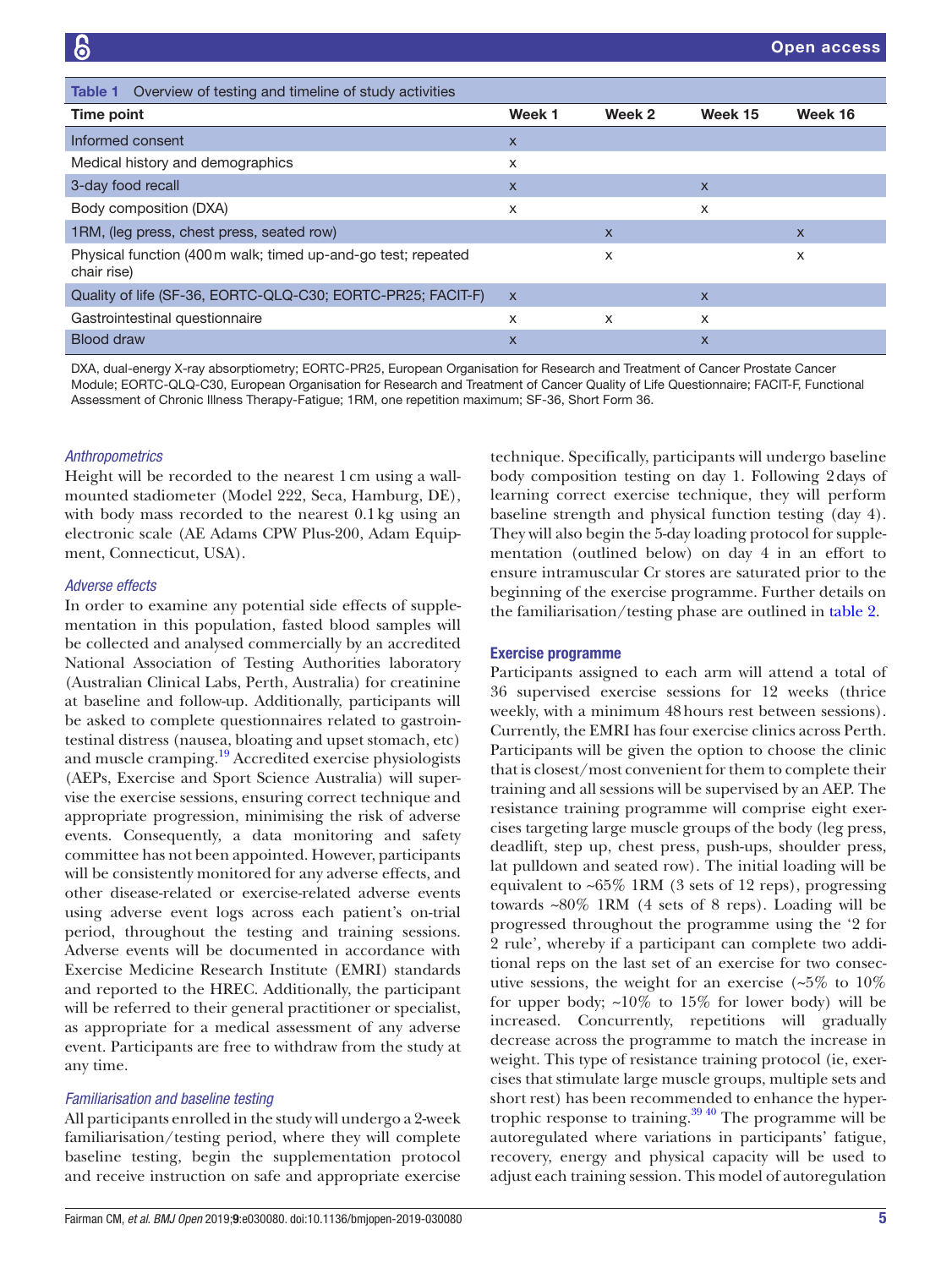Physical function

<span id="page-5-0"></span>

| Open access                                       |                        |                         | 6 |
|---------------------------------------------------|------------------------|-------------------------|---|
| <b>Table 2</b> Familiarisation and testing phase  |                        |                         |   |
| <b>Week 1 familiarisation</b>                     |                        |                         |   |
| Day 1                                             | Day 2                  | Day 3                   |   |
| 3-day food record<br><b>DXA</b><br>Questionnaires | 2 sets x 8 reps (12RM) | 2 sets x 10 reps (12RM) |   |
| <b>Week 2 familiarisation and test</b>            |                        |                         |   |
| Day 4                                             | Day 5                  | Day 6                   |   |
| 1RM<br>Chest press, seated row, leg press         | 2 sets X 10 reps       | 2 sets X 12 reps        |   |

400m walk, TUG, repeated chair rise Start loading protocol (4×5g SUPP or PLA)

DXA, dual-energy X-ray absorptiometry; PLA, placebo; reps, repetitions; 1RM, one repetition maximum; SUPP, supplement; TUG, timed up and go.

has been previously proposed and currently being used in other exercise oncology trials. Moreover, any deviations to the protocol will be recorded in detail and reported in the final manuscript. Specific details of the programme are outlined in [table](#page-5-1) 3.

# Adherence

Adherence to the resistance training protocol will be reported as a function of how much of the programme was actually completed versus what was initially

<span id="page-5-1"></span>

| <b>Table 3</b> Outline of the 12-week exercise programme<br>characteristics |                          |                         |                          |  |  |  |
|-----------------------------------------------------------------------------|--------------------------|-------------------------|--------------------------|--|--|--|
| <b>Weeks</b>                                                                | <b>Sets</b>              | Reps                    | Rest (seconds)           |  |  |  |
| $1 - 4$                                                                     | 3                        | $12 \overline{ }$       | 60                       |  |  |  |
| $5 - 8$                                                                     | 3                        | 10                      | 60                       |  |  |  |
| $9 - 10$                                                                    | 3                        | 8                       | 60                       |  |  |  |
| $10 - 12$                                                                   | 4                        | 8                       | 60                       |  |  |  |
|                                                                             | Day 1                    | Day 2                   | Day 3                    |  |  |  |
| <b>Fxercise</b><br>order                                                    | 1.Deadlift               | 1.Push ups <sup>*</sup> | 1.Deadlift               |  |  |  |
|                                                                             | 2. Leg press             | 2.Lat pulldown          | 2. Leg press             |  |  |  |
|                                                                             | 3. Push ups <sup>*</sup> | 3. Chest press          | 3. Push ups <sup>*</sup> |  |  |  |
|                                                                             | 4. Seated row            | 4. Seated row           | 4. Seated row            |  |  |  |
|                                                                             | 5.Step up                | 5.Shoulder<br>press     | 5.Step up                |  |  |  |
|                                                                             | 6. Chest press           | 6.Deadlift              | 6. Chest press           |  |  |  |
|                                                                             | 7.Pulldown               | 7.Step up               | 7.Pulldown               |  |  |  |
|                                                                             | 8.Shoulder<br>press      | 8.Leg press             | 8.Shoulder<br>press      |  |  |  |

\*Push-ups will be performed on a Smith machine, where the initial height of the bar will be adjusted to a point where individuals can perform 12 repetitions. The exercise will be progressed by lowering the bar (15 cm intervals) when participants can successfully complete all repetitions. When participants can complete all repetitions on the floor with good technique, they will be progressed to a free weight bench press movement.

planned. Specifically, volume load (sets x reps x weight) will be used to calculate planned training volume for each session. The training volume that was actually completed will be recorded. Any modifications to the exercise programme will be made at the discretion of the AEPs supervising the exercise programme. How and why sessions were modified will be recorded and reported in the final manuscript. The adherence to exercise will be reported as a ratio of completed to planned cumulative exercise, expressed as a percentage, previously outlined by Nilsen *et al*. [41](#page-8-7) Additionally, reasons for missing a session will also be reported, with rescheduling of sessions permitted.

# SUPP and PLA protocol

Participants in the SUPP group will receive  $20 \frac{\text{g}}{\text{day}}$  of Cr monohydrate for 5 days, beginning on day 4 of the familiarisation/testing phase (immediately after randomisation, approximately 7 days prior to first training session), divided into four equal doses throughout the day. Participants will then be given single daily doses of 5 g for the duration of the 12-week training programme. This dosing protocol has been previously demonstrated to be safe and efficacious in older adults.[18 22 25 27](#page-7-9) Consequently, the loading phase prior to the beginning of the resistance training programme was included to ensure intramuscular Cr stores were saturated prior to resistance training to 'maximise' the likelihood of seeing an effect of supplementation.<sup>20</sup> Participants in the PLA group will follow the same dosing protocol with dextrose. Dextrose is inert in terms of training adaptations and has been used as PLA in prior supplementation trials. $^{18\,42}$  Participants will be asked to dissolve the SUPPs in 200–300 mL of juice (orange or apple) to mask the solubility of Cr and taste of dextrose. To increase compliance, participants will be asked to return empty packets to the research team once a week. SUPP packages will be coded so that neither the investigators nor the participants will be aware of contents.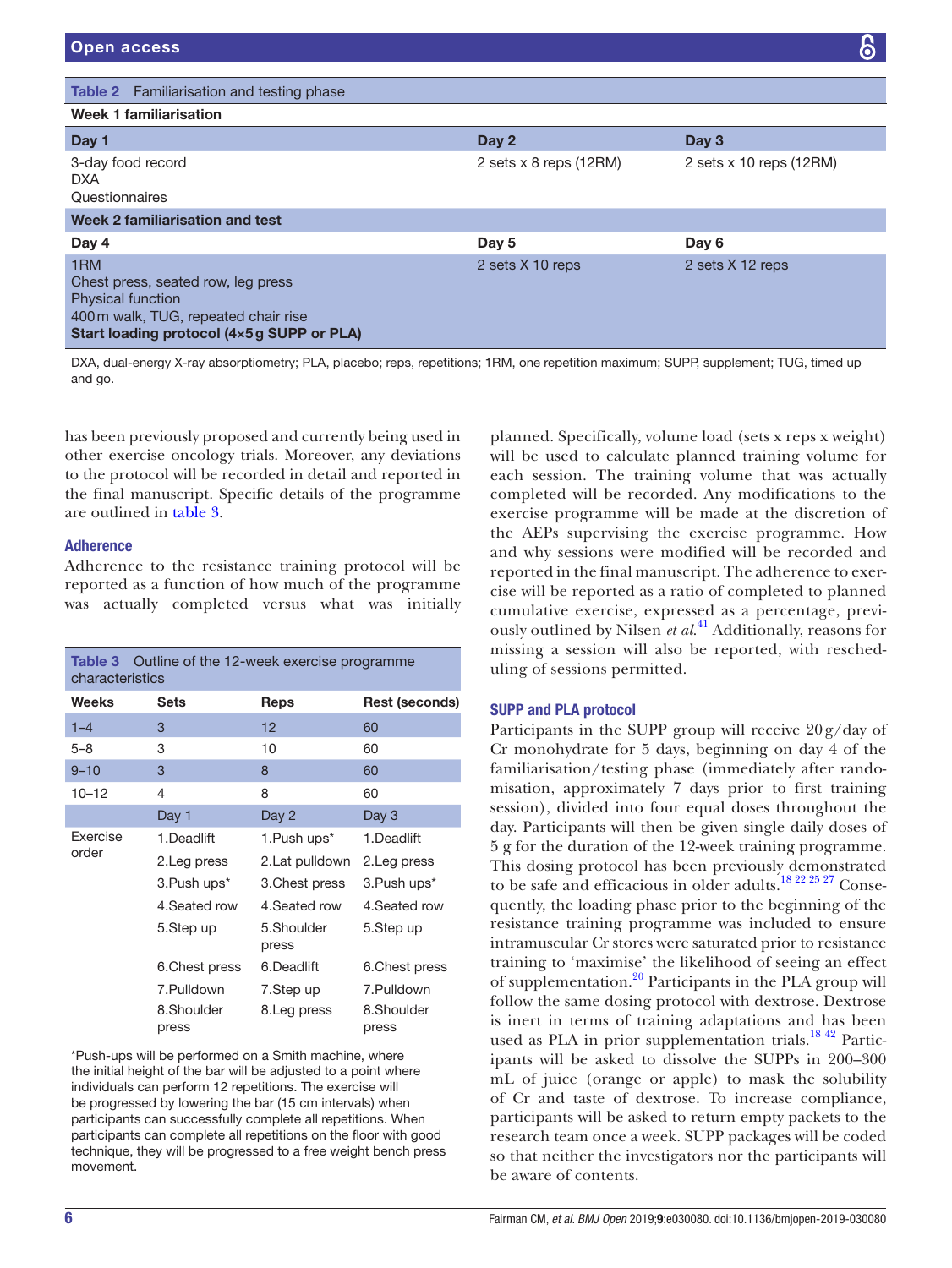# Statistical analysis

To achieve  $80\%$  power at an alpha level of p<0.05 (two tailed), 25 participants per group would be required to detect a mean difference in change between the two groups for FFM of 1.4kg at the end of the 12-week intervention, based on our previous work in men receiving  $ADT<sup>11</sup>$  and work by Brose *et al*<sup>[18](#page-7-9)</sup> investigating changes in body composition and muscle strength with Cr supplementation and resistance training in older adults. To account for an attrition rate of  $\sim 10\%$  seen in prior trials,  $743$ we aim to recruit 56 participants (SUPP n=28; PLA n=28). Statistical analysis will be conducted using SPSS (V.25, IBM). Normality of the distribution will be assessed using the Kolmogorov-Smirnov test. Summary descriptive statistics will be used for participant characteristics. Baseline characteristics will be assessed using independent t-tests or the Mann-Whitney U test, as appropriate. Separate group (Condition: SUPP, PL) x time (baseline, follow-up) repeated-measures analyses of variance or analyses of covariance, where appropriate, will be performed for each endpoint. Any data not normally distributed will be log transformed (ln) for analysis. For categorical variables, Pearson  $X^2$  test will be used. Per-protocol analysis as well as an intention-to-treat approach with multiple imputations will be used to examine the data. Data will be deidentified and coded to classify which group the participant is in, without any ability to identify the individual. Identifiable documents will be destroyed, with deidentified information kept in a password protected electronic folder only accessible to the study team.

#### Patient and public involvement

EMRI regularly communicates with consumer representatives (individuals with cancer and their caregivers) with an acute understanding of cancer treatment-related side effects and the broader experience to provide input into the study design to ensure research supports the needs of this patient population and the community at large. Community representatives will remain active in their involvement of this study through regular updates with members of the study team and will be encouraged to offer suggestions on how to develop materials for plain language summaries and dissemination. Further, the clinicians on the study (CIT and RC) have high PCa patient caseloads that allow them to discuss the design of trials to target interventions to the needs of their patients.

#### Ethics and dissemination

Any protocol amendments will be submitted to the ethics committee for approval and these changes will be reflected in the trial registration. If the results of this trial demonstrate that Cr supplementation can augment adaptations of body composition, physical function and/ or psychosocial outcomes to resistance training, this study will provide effect sizes that will inform the design of subsequent definitive randomised controlled trials. The results of this study will be published in peer-reviewed journals and presented at various national and international

conferences. The results of the trial will also be presented to all study participants (individually and collectively), and the EMRI team will work with local community members and support groups to develop materials for plain language summaries and dissemination.

# **DISCUSSION**

Despite well-documented clinical benefits as a PCa treatment, ADT is consistently associated with profound worsening of muscle mass, neuromuscular strength and physical function in men with  $PCa<sup>2-5</sup>It$  has been postulated that reductions in muscle strength and physical function contribute to the cascade of physiological decline in men with PCa receiving ADT, ultimately resulting in a disability condition.<sup>6 44</sup> This contributes to a decline in activities of daily living, social activities and  $QOL<sup>644</sup>$  As a result, men with PCa are at a heightened risk of frailty, falls and fractures, and early mortality. $356$  Further, the decline in body composition is also associated with sarcopenic obesity, leading to increases in cardiometabolic risk factors[.45 46](#page-8-8) Consequently, investigations into strategies that may improve musculoskeletal health is of critical importance in this population.

An ever-increasing body of literature supports the benefits of exercise, in particular resistance training, to counteract the loss of muscle mass and strength in men with PCa receiving ADT.<sup>9 10 44 47</sup> Recently, trials have emerged examining the potential for nutritional supplementation to augment adaptations to resistance training in men with PCa receiving ADT. $48-50$  Cr is one of the most widely studied SUPPs, with increasing application across a breadth of populations.<sup>1751–58</sup> Of particular relevance, Cr supplementation has been consistently demonstrated to enhance FFM in vulnerable populations that experience similar issues with loss of muscle mass to PCa, such as HIV, muscular dystrophy and older adults.<sup>[23–30](#page-7-7)</sup> Results from a recent meta-analysis by Chilibeck *et al*<sup>[59](#page-8-10)</sup> demonstrate that Cr supplementation, in addition to resistance training, can result in ~1.4kg greater increase in FFM compared with resistance training alone in older adults. The authors also reported that Cr supplementation, in addition to resistance training, resulted in a greater increase in upper and lower body strength.<sup>59</sup> Given the consistent reduction in FFM, muscle strength and physical function in men with PCa receiving ADT, particularly compared with apparently healthy controls, these results highlight the considerable therapeutic potential of Cr supplementation to more effectively ameliorate treatment-related side effects in this population. The safety of Cr is well established in a variety of apparently healthy and clinical populations, yet no research to date has investigated Cr supplementation in individuals with cancer.<sup>[16](#page-7-5)</sup> Consequently, the inclusion of questions on gastrointestinal distress and creatinine as a marker of kidney function will provide invaluable insight into the potential (or lack thereof) side effects of Cr supplementation in this population.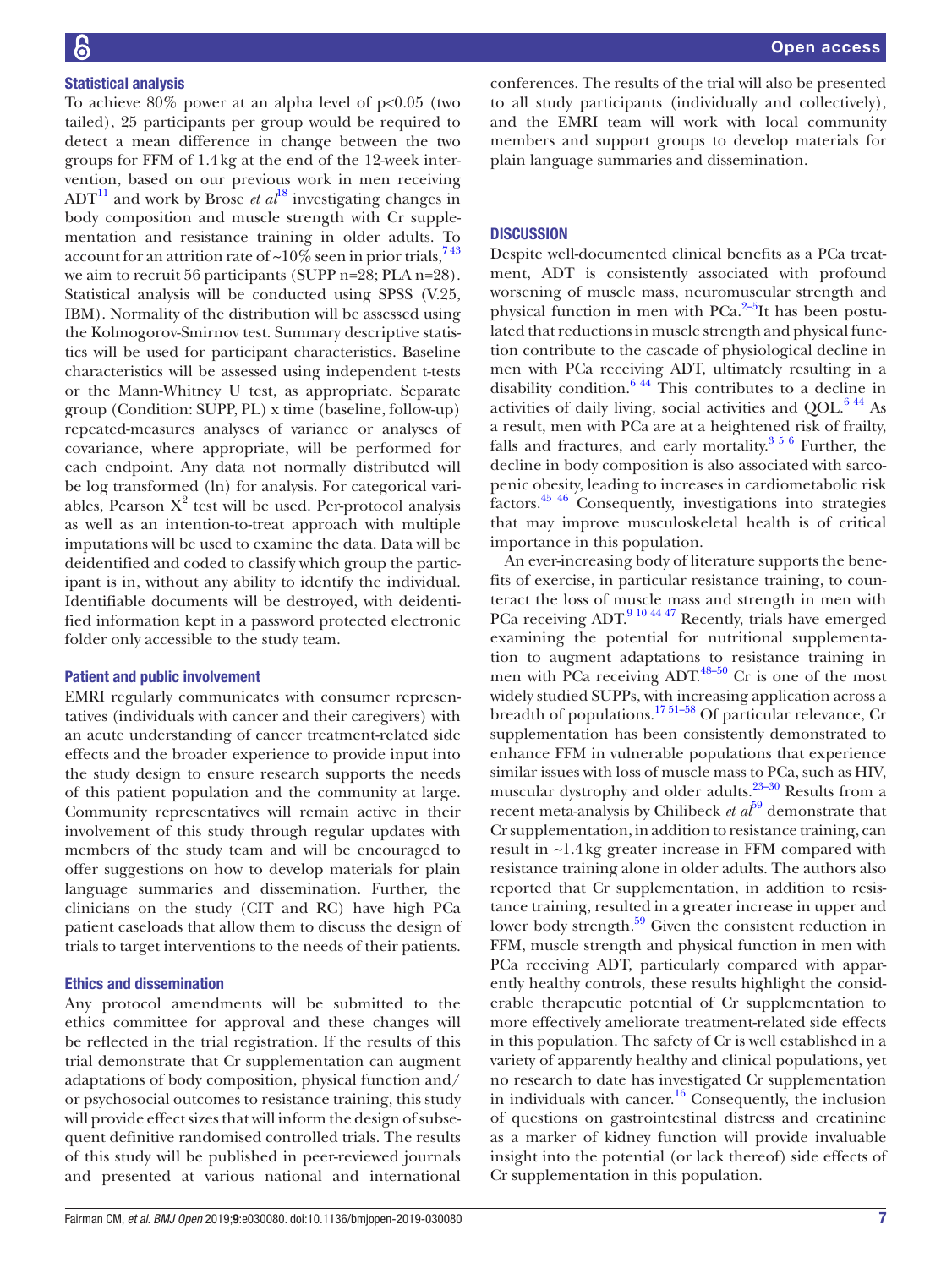# **LIMITATIONS**

Several limitations of the study warrant discussion. The study is investigating Cr supplementation in individuals with PCa undergoing ADT, thus generalisability to other cancer populations is limited.<sup>[18](#page-7-9)</sup> Though a follow-up period to analyse the sustainability of outcomes would certainly be advantageous, limitations in funding and resources make it difficult to undertake in this study. As such the longer term benefits will not be elucidated.

# **CONCLUSION**

This study will be the first specifically designed to investigate the efficacy of combining resistance training and Cr supplementation on FFM, muscle strength and physical function in men with PCa receiving ADT. Should the findings from the proposed study support the preliminary efficacy of Cr supplementation, appropriate effect sizes can be determined to help with the design of randomised controlled trials using Cr to target muscle loss in PCa.

#### Author affiliations

<sup>1</sup> Exercise Medicine Research Institute, Edith Cowan University, Joondalup, Western Australia, Australia

<sup>2</sup>School of Medical and Health Sciences, Edith Cowan University, Joondalup, Western Australia, Australia

<sup>3</sup>School of Human Movement and Nutrition Sciences, University of Queensland, Brisbane, Queensland, Australia

<sup>4</sup>Institute for Health Research, University of Notre Dame Australia, Fremantle, Western Australia, Australia

5 Radiation Oncology, Genesis Care, Perth, Western Australia, Australia <sup>6</sup>Department of Radiation Oncology, Sir Charles Gairdner Hospital, Perth, Western Australia, Australia

Acknowledgements The authors would like to thank the many contributors to Cancer Council Western Australia who have graciously funded this study. The authors would also like to thank our consumer representatives who have provided critical input into the design and development of this work.

Contributors All authors contributed to the design and development of the study protocol. CMF, KLK, RUN, NHH, DRT, RC, CIT and DAG collaboratively developed the concept and protocol, including analysis procedures and final reporting. CMF, KLK, RUN, NHH, DRT and DAG collectively designed the exercise protocol. KLK and CMF designed the supplementation elements of the protocol. CMF, KLK, RUN, NHH, DRT, RC, CIT and DAG collectively determined the eligibility criteria for the trial. CMF and KLK designed the data collection documents and management aspects of the trial. CIT and RC will provide referrals to the study. CMF, KLK, RUN, NHH, DRT, RC, CIT and DAG contributed to writing, reviewing, editing and final approval of the study protocol per the International Committee for Medical Journal Editors (ICMJE) Recommendations.

Funding The authors have not declared a specific grant for this research from any funding agency in the public, commercial or not-for-profit sectors.

#### Competing interests None declared.

Patient consent for publication Not required.

Ethics approval Ethical approval was received from the Human Research Ethics Committee (HREC) at Edith Cowan University (ID: 22243 FAIRMAN).

Provenance and peer review Not commissioned; externally peer reviewed.

Open access This is an open access article distributed in accordance with the Creative Commons Attribution Non Commercial (CC BY-NC 4.0) license, which permits others to distribute, remix, adapt, build upon this work non-commercially, and license their derivative works on different terms, provided the original work is properly cited, appropriate credit is given, any changes made indicated, and the use is non-commercial. See: [http://creativecommons.org/licenses/by-nc/4.0/.](http://creativecommons.org/licenses/by-nc/4.0/)

#### **REFERENCES**

- <span id="page-7-0"></span>1. Rhee H, Gunter JH, Heathcote P, *et al*. Adverse effects of androgendeprivation therapy in prostate cancer and their management. *[BJU](http://dx.doi.org/10.1111/bju.12964)  [Int](http://dx.doi.org/10.1111/bju.12964)* 2015;115(Suppl.):3–13.
- <span id="page-7-1"></span>2. Boxer RS, Kenny AM, Dowsett R, *et al*. The effect of 6 months of androgen deprivation therapy on muscle and fat mass in older men with localized prostate cancer. *[Aging Male](http://dx.doi.org/10.1080/13685530500361226)* 2005;8:207–12.
- <span id="page-7-12"></span>3. Galvão DA, Spry NA, Taaffe DR, *et al*. Changes in muscle, fat and bone mass after 36 weeks of maximal androgen blockade for prostate cancer. *[BJU Int](http://dx.doi.org/10.1111/j.1464-410X.2008.07539.x)* 2008;102:44–7.
- 4. Gonzalez BD, Jim HSL, Small BJ, *et al*. Changes in physical functioning and muscle strength in men receiving androgen deprivation therapy for prostate cancer: a controlled comparison. *[Support Care Cancer](http://dx.doi.org/10.1007/s00520-015-3016-y)* 2016;24:2201–7.
- 5. Levy ME, Perera S, van Londen GJ, *et al*. Physical function changes in prostate cancer patients on androgen deprivation therapy: a 2-year prospective study. *[Urology](http://dx.doi.org/10.1016/j.urology.2007.09.018)* 2008;71:735–9.
- <span id="page-7-2"></span>6. Galvão DA, Taaffe DR, Spry N, *et al*. Exercise can prevent and even reverse adverse effects of androgen suppression treatment in men with prostate cancer. *[Prostate Cancer Prostatic Dis](http://dx.doi.org/10.1038/sj.pcan.4500975)* 2007;10:340–6.
- <span id="page-7-3"></span>7. Galvão DA, Spry N, Denham J, *et al*. A multicentre year-long randomised controlled trial of exercise training targeting physical functioning in men with prostate cancer previously treated with androgen suppression and radiation from TROG 03.04 radar. *[Eur](http://dx.doi.org/10.1016/j.eururo.2013.09.041)  [Urol](http://dx.doi.org/10.1016/j.eururo.2013.09.041)* 2014;65:856–64.
- 8. Galvão DA, Taaffe DR, Spry N, *et al*. Combined resistance and aerobic exercise program reverses muscle loss in men undergoing androgen suppression therapy for prostate cancer without bone metastases: a randomized controlled trial. *[JCO](http://dx.doi.org/10.1200/JCO.2009.23.2488)* 2010;28:340–7.
- <span id="page-7-13"></span>9. Padilha CS, Marinello PC, Galvão DA, *et al*. Evaluation of resistance training to improve muscular strength and body composition in cancer patients undergoing neoadjuvant and adjuvant therapy: a meta-analysis. *[J Cancer Surviv](http://dx.doi.org/10.1007/s11764-016-0592-x)* 2017;11:339–49.
- 10. Focht BC, Lucas AR, Grainger E, *et al*. Effects of a group-mediated exercise and dietary intervention in the treatment of prostate cancer patients undergoing androgen deprivation therapy: results from the IDEA-P trial. *[Ann Behav Med](http://dx.doi.org/10.1093/abm/kax002)* 2018;52:412–28.
- <span id="page-7-11"></span>11. Newton RU, Galvão DA, Spry N, *et al*. Exercise mode specificity for preserving spine and hip bone mineral density in prostate cancer patients. *[Med Sci Sports Exerc](http://dx.doi.org/10.1249/MSS.0000000000001831)* 2019;51:607–14.
- <span id="page-7-4"></span>12. Fried LP, Ferrucci L, Darer J, *et al*. Untangling the concepts of disability, frailty, and comorbidity: implications for improved targeting and care. *[J Gerontol A Biol Sci Med Sci](http://dx.doi.org/10.1093/gerona/59.3.M255)* 2004;59:M255–M263.
- 13. Gualano B, Artioli GG, Poortmans JR, *et al*. Exploring the therapeutic role of creatine supplementation. *[Amino Acids](http://dx.doi.org/10.1007/s00726-009-0263-6)* 2010;38:31–44.
- 14. Shachar SS, Deal AM, Weinberg M, *et al*. Body composition as a predictor of toxicity in patients receiving anthracycline and taxanebased chemotherapy for early-stage breast cancer. *[Clin Cancer Res](http://dx.doi.org/10.1158/1078-0432.CCR-16-2266)* 2017;23:3537–43.
- 15. Shachar SS, Williams GR, Muss HB, *et al*. Prognostic value of sarcopenia in adults with solid tumours: a meta-analysis and systematic review. *[Eur J Cancer](http://dx.doi.org/10.1016/j.ejca.2015.12.030)* 2016;57:58–67.
- <span id="page-7-5"></span>16. Fairman CM, Kendall KL, Hart NH, *et al*. The potential therapeutic effects of creatine supplementation on body composition and muscle function in cancer. *[Crit Rev Oncol Hematol](http://dx.doi.org/10.1016/j.critrevonc.2018.11.003)* 2019;133:46–57.
- <span id="page-7-6"></span>17. Aguiar AF, Januário RSB, Junior RP, *et al*. Long-Term creatine supplementation improves muscular performance during resistance training in older women. *[Eur J Appl Physiol](http://dx.doi.org/10.1007/s00421-012-2514-6)* 2013;113:987–96.
- <span id="page-7-9"></span>18. Brose A, Parise G, Tarnopolsky MA. Creatine supplementation enhances isometric strength and body composition improvements following strength exercise training in older adults. *[J Gerontol A Biol](http://dx.doi.org/10.1093/gerona/58.1.B11)  [Sci Med Sci](http://dx.doi.org/10.1093/gerona/58.1.B11)* 2003;58:B11–B19.
- <span id="page-7-8"></span>19. Buford TW, Kreider RB, Stout JR, *et al*. International Society of sports nutrition position stand: creatine supplementation and exercise. *[J Int](http://dx.doi.org/10.1186/1550-2783-4-6)  [Soc Sports Nutr](http://dx.doi.org/10.1186/1550-2783-4-6)* 2007;4:6.
- <span id="page-7-10"></span>20. Kreider RB, Kalman DS, Antonio J, *et al*. International Society of sports nutrition position stand: safety and efficacy of creatine supplementation in exercise, sport, and medicine. *[J Int Soc Sports](http://dx.doi.org/10.1186/s12970-017-0173-z)  [Nutr](http://dx.doi.org/10.1186/s12970-017-0173-z)* 2017;14:18.
- 21. Lanhers C, Pereira B, Naughton G, *et al*. Creatine supplementation and lower limb strength performance: a systematic review and metaanalyses. *[Sports Med](http://dx.doi.org/10.1007/s40279-015-0337-4)* 2015;45:1285–94.
- 22. Devries MC, Phillips SM. Creatine supplementation during resistance training in older adults-a meta-analysis. *[Med Sci Sports Exerc](http://dx.doi.org/10.1249/MSS.0000000000000220)* 2014;46:1194–203.
- <span id="page-7-7"></span>23. Gotshalk LA, Kraemer WJ, Mendonca MAG, *et al*. Creatine supplementation improves muscular performance in older women. *[Eur J Appl Physiol](http://dx.doi.org/10.1007/s00421-007-0580-y)* 2008;102:223–31.
- 24. Gotshalk LA, Volek JS, Staron RS, *et al*. Creatine supplementation improves muscular performance in older men. *[Med Sci Sports Exerc](http://dx.doi.org/10.1097/00005768-200203000-00023)* 2002;34:537–43.